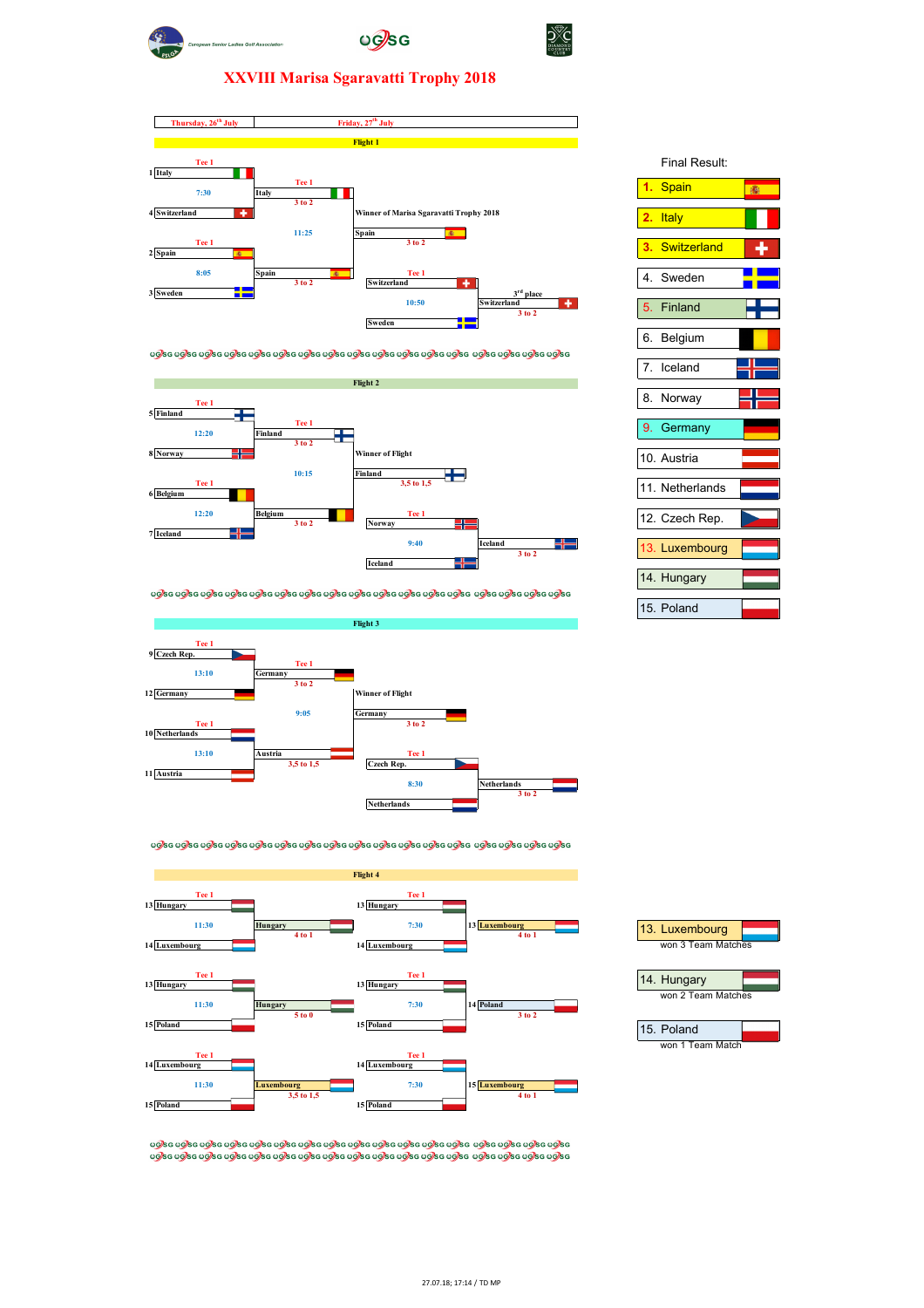





#### 2<sup>nd</sup> Round Match Play

| W 1/4  |                      | VS.                   |                      | <b>W 2/3</b> |
|--------|----------------------|-----------------------|----------------------|--------------|
|        | Italy                | July 27 <sup>th</sup> | Spain                | <b>痛</b>     |
| Points | Players              | Results               | Players              | Points       |
|        | Prisca Taruffi       | 1.ex                  | <b>Maria Galvez</b>  |              |
|        | Isabella Chitto      | 2&1                   | Marta Parages        |              |
|        | Alessandra Trombetta | 5&3                   | Sylvia Quijano       |              |
|        | Alessandra Zoboli    | 6&5                   | <b>Isabel Alonso</b> |              |
|        | Isabella Bronzini    | 2&1                   | <b>Maria Torrens</b> |              |
| 2      |                      |                       |                      | 3            |

| $L$ 1/4 |                            | VS.                   |                        | L2/3   |
|---------|----------------------------|-----------------------|------------------------|--------|
| D       | Switzerland                | July 27 <sup>th</sup> | Sweden                 |        |
| Points  | Players                    | Results               | Players                | Points |
| 1       | <b>Brigitte Zafra</b>      | 5&3                   | <b>Helena Sterner</b>  |        |
|         | Marcella Gandini           | 5&3                   | <b>Susanne Thorell</b> |        |
|         | <b>Henriette Driessens</b> | 3&2                   | Anna Josefsson         |        |
|         | Silvia Stapf               | 1&0                   | Catharina Wöhlecke     |        |
|         | Sandra Ochsner             | 1&0                   | May-Britt Riber        |        |
| 3       |                            |                       |                        |        |

|        |                        | VS.                   |                            |        |
|--------|------------------------|-----------------------|----------------------------|--------|
|        | Italy                  | July 26 <sup>th</sup> | Switzerland                |        |
|        |                        |                       |                            |        |
| Points | Players                | Results               | Players                    | Points |
|        | <b>Isabella Chitto</b> | 7&6                   | Silvia Stapf               |        |
|        | Alessandra Trombetta   | 2&1                   | Sandra Ochsner             |        |
|        | Alessandra Zoboli      | 4&3                   | <b>Henriette Driessens</b> |        |
|        | Isabella Bronzini      | 1.ex                  | <b>Brigitte Zafra</b>      |        |
|        | Prisca Taruffi         | 5&4                   | Marcella Gandini           |        |
| 3      |                        |                       |                            |        |

|                 | v J.                            |        |  |
|-----------------|---------------------------------|--------|--|
| :nain<br>י טווי | uly 26 <sup>th</sup><br>July ∠o | Sweden |  |

| Points | Players              | Results | Players                | Points |
|--------|----------------------|---------|------------------------|--------|
|        | <b>Maria Galvez</b>  | 1.ex    | Helena Sterner         |        |
|        | Marta Parages        | 2.ex    | <b>Susanne Thorell</b> |        |
|        | Alicia Moret         | 1&0     | Anna Josefsson         |        |
|        | <b>Isabel Alonso</b> | 4&2     | Catharina Wöhlecke     |        |
|        | <b>Maria Torrens</b> | 1.ex    | May-Britt Riber        |        |
| 3      |                      |         |                        |        |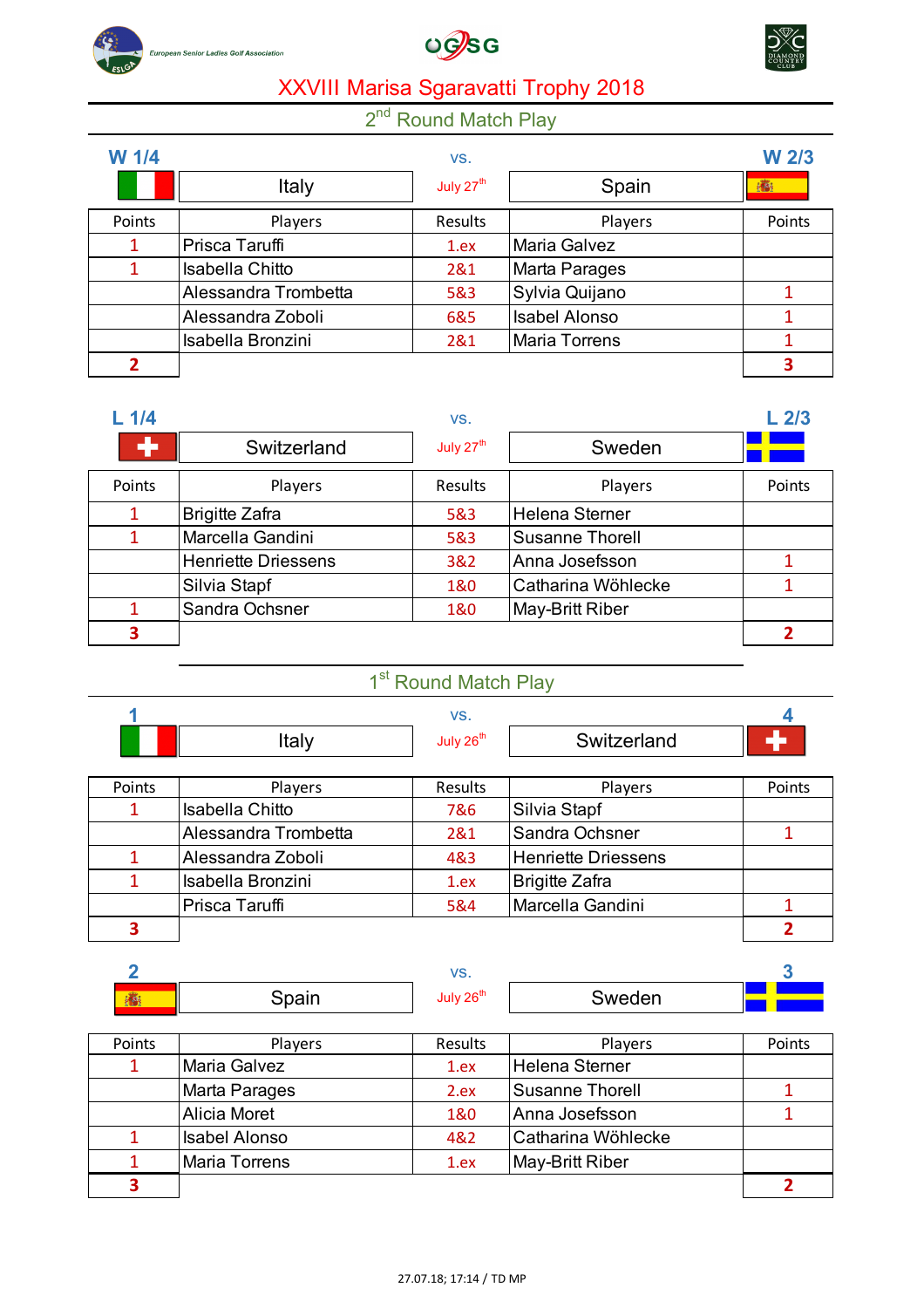





### 2<sup>nd</sup> Round Match Play

| <b>W 5/8</b> |                 | VS.                   |                               | <b>W 6/7</b> |
|--------------|-----------------|-----------------------|-------------------------------|--------------|
|              | Finland         | July 27 <sup>th</sup> | <b>Belgium</b>                |              |
| Points       | Players         | Results               | Players                       | Points       |
|              | Satu Huotari    | 2&1                   | Veronique De Broqueville      |              |
|              | Kristina Junni  | 2&1                   | AnneDeBorchgrave d'Altena     |              |
| 1            | Anne Kokko      | 3&2                   | Marie-Christine Dielemann     |              |
| 0,5          | Sirkku Perttilä | <b>AS</b>             | <b>Martine Maertens-Bolle</b> | 0,5          |
|              | Pirjo Kortesoja | 6&4                   | Mireile Van Wettere           |              |
| 3,5          |                 |                       |                               | 1,5          |

| L <sub>5/8</sub> |                     | VS.                   |                             | $L$ 6/7 |
|------------------|---------------------|-----------------------|-----------------------------|---------|
|                  | Norway              | July 27 <sup>th</sup> | Iceland                     |         |
| Points           | Players             | <b>Results</b>        | Players                     | Points  |
|                  | <b>Bente Hansen</b> | 1&0                   | <b>Gudrun Gardars</b>       |         |
|                  | Nina Henriksen      | 3&1                   | Anna Snodis Sigmarsdottir   |         |
|                  | Reidun Aas Johansen | 2&0                   | Asgerdur Sverrisdottir      |         |
|                  | Elin Horgen         | 1&0                   | Maria Malfridur Gudnadottir |         |
|                  | Susann Heimdal      | 4&3                   | Ragnheidur Sigurdardottir   |         |
| 2                |                     |                       |                             | 3       |

| 5      |                 | VS.                   |                     |        |
|--------|-----------------|-----------------------|---------------------|--------|
|        | Finland         | July 26 <sup>th</sup> | Norway              |        |
| Points | Players         | Results               | Players             | Points |
|        | Anne Kokko      | 1&0                   | Nina Henriksen      |        |
|        | Kristina Junni  | 2&1                   | Reidun Aas Johansen |        |
|        | Pirjo Kortesoja | 1.ex                  | Susann Heimdal      |        |
|        | Satu Huotari    | 1&0                   | Elin Horgen         |        |
|        | Sirkku Perttilä | 2&0                   | <b>Bente Hansen</b> |        |
| 3      |                 |                       |                     |        |

|                | $\ddotsc$  |         |  |
|----------------|------------|---------|--|
| <b>Belgium</b> | July $26m$ | lceland |  |

| Points | Players                   | Results | Players                     | Points |
|--------|---------------------------|---------|-----------------------------|--------|
|        | Anne-Francoise Decoster   | 2&1     | Anna Snodis Sigmarsdottir   |        |
|        | AnneDeBorchgrave d'Altena | 1&0     | Asgerdur Sverrisdottir      |        |
|        | Marie-Christine Dielemann | 2&0     | <b>Gudrun Gardars</b>       |        |
|        | Martine Maertens-Bolle    | 5&3     | Ragnheidur Sigurdardottir   |        |
|        | Mireile Van Wettere       | 3&2     | Maria Malfridur Gudnadottir |        |
|        |                           |         |                             |        |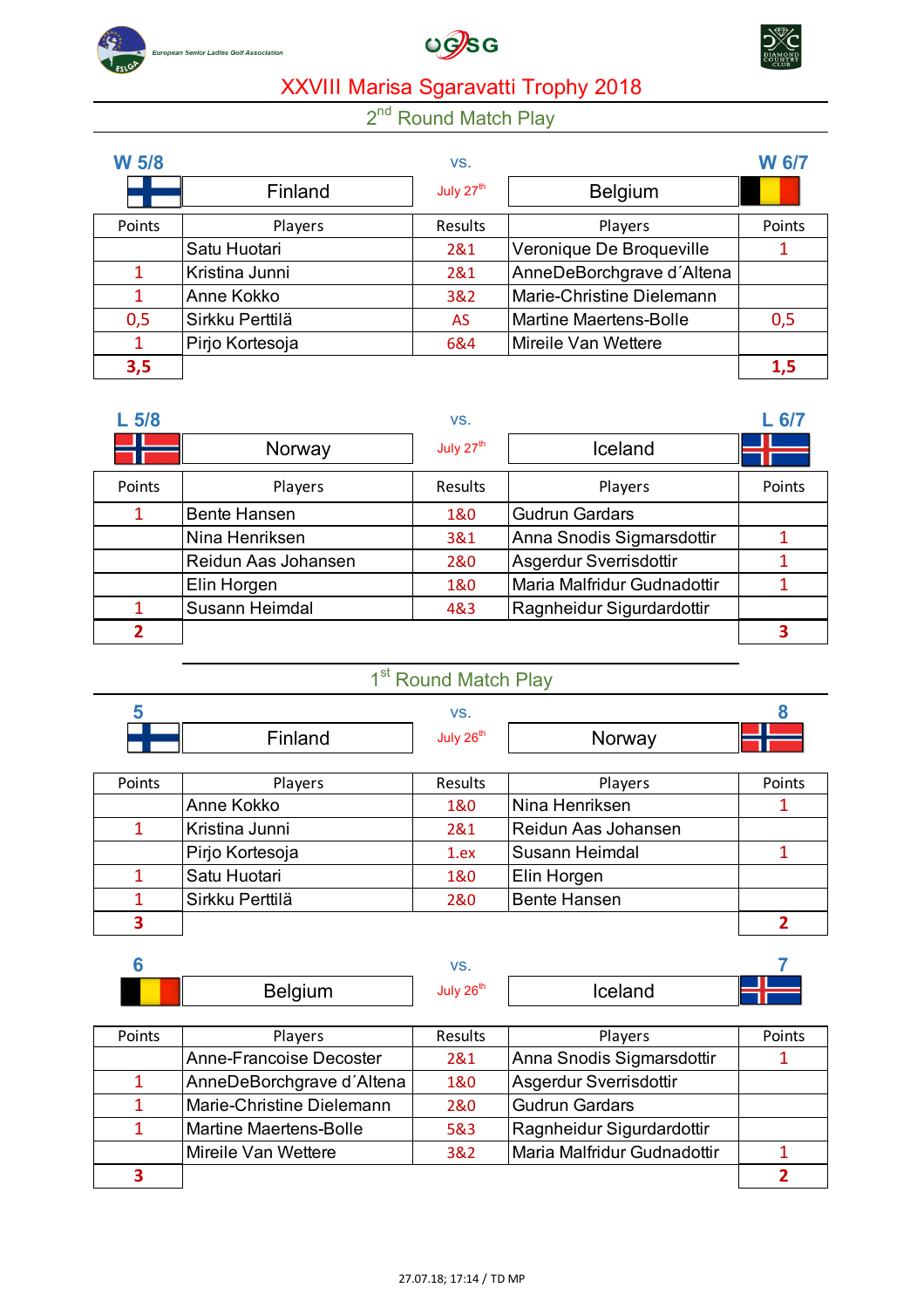





## 2<sup>nd</sup> Round Match Play

| W 9/12 |                    | VS.                   |                          | W 10/11 |
|--------|--------------------|-----------------------|--------------------------|---------|
|        | Germany            | July 27 <sup>th</sup> | Austria                  |         |
| Points | Players            | Results               | Players                  | Points  |
|        | Susanne Niegisch   | 1&0                   | Inge Spitznagel          |         |
|        | Carola Constantin  | 6&4                   | <b>Christine Schelch</b> |         |
|        | Daniela Haas-Klohe | 4&3                   | Elisabeth Otto-Kögler    |         |
|        | Karin Fischer      | 5&4                   | Martina Braumann         |         |
|        | Cornelia Kottwitz  | 2&1                   | Martina Wellner          |         |
| 3      |                    |                       |                          |         |

| .9/12        |                       | VS.                   |                        | L 10/11 |
|--------------|-----------------------|-----------------------|------------------------|---------|
|              | <b>Czech Republic</b> | July 27 <sup>th</sup> | <b>Netherlands</b>     |         |
| Points       | Players               | <b>Results</b>        | Players                | Points  |
| 1            | Pavla Pribylova       | 7&6                   | Quirine Bouma          |         |
|              | Eva Schovankova       | 6&5                   | <b>Margriet Baarns</b> |         |
|              | Zuzana Truneckova     | 2&0                   | <b>Taetske Visser</b>  |         |
|              | Iveta Uhrova          | 4&3                   | <b>Irene Gerards</b>   |         |
|              | Jana Krnanska         | 1&0                   | Manja Reef             |         |
| $\mathbf{2}$ |                       |                       |                        | 3       |

| 9      |                       | VS.                   |                      | 12     |
|--------|-----------------------|-----------------------|----------------------|--------|
|        | <b>Czech Republik</b> | July 26 <sup>th</sup> | Germany              |        |
|        |                       |                       |                      |        |
| Points | Players               | Results               | Players              | Points |
|        | Jana Krnanska         | 3&1                   | Cornelia Kottwitz    |        |
|        | Iveta Uhrova          | 1.ex                  | Daniela Haas-Klohe   |        |
|        | Pavla Pribylova       | 4&3                   | <b>Karin Fischer</b> |        |
|        | Vera Hesova           | 2&1                   | Carola Constantin    |        |
|        | Eva Schovankova       | 2&1                   | Susanne Niegisch     |        |
| 2      |                       |                       |                      | 3      |

|                    | . ت        |                |  |
|--------------------|------------|----------------|--|
| <b>Netherlands</b> | July $26m$ | $-1$<br>ustria |  |

| Points | Players                | Results | Players                  | Points |
|--------|------------------------|---------|--------------------------|--------|
|        | Taetske Visser         | 6&4     | Inge Spitznagel          |        |
|        | <b>Margriet Baarns</b> | 4&2     | <b>Christine Schelch</b> |        |
|        | Jose Brasem            | 4&2     | Martina Braumann         |        |
| 0,5    | <b>Irene Gerards</b>   | AS      | Elisabeth Otto-Kögler    | 0,5    |
|        | Quirine Bouma          | 4&2     | Martina Wellner          |        |
| 1,5    |                        |         |                          | 3,5    |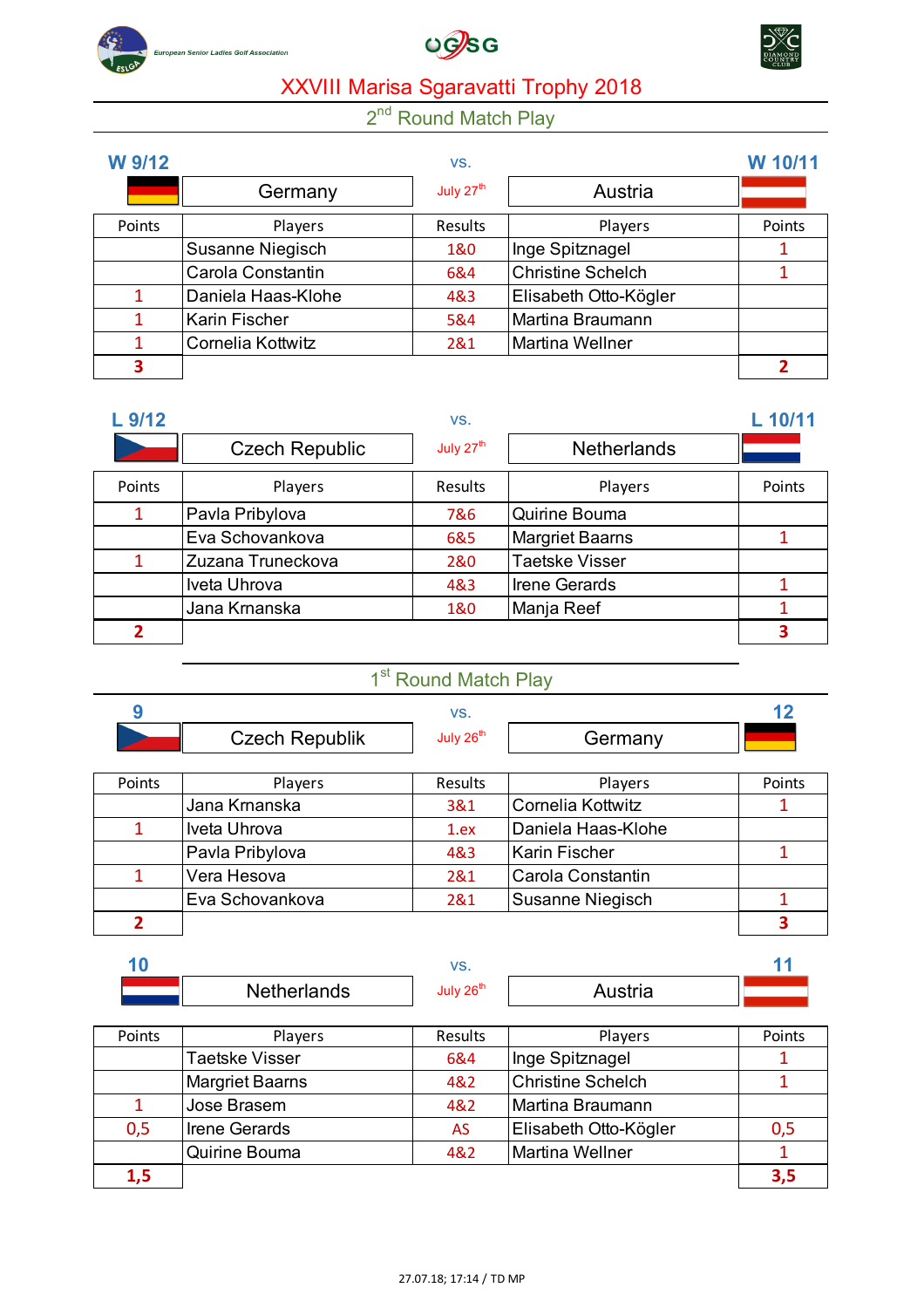





| 13     |                            | VS.                   |                          | 14     |
|--------|----------------------------|-----------------------|--------------------------|--------|
|        | Hungary                    | July 26 <sup>th</sup> | Luxembourg               |        |
| Points | Players                    | Results               | Players                  | Points |
| 1      | Ildiko Zsadany             | 2&1                   | <b>Brigitte Gosselin</b> |        |
| 1      | <b>Zsusa Wieser Takacs</b> | 5&4                   | <b>Christiane Schmit</b> |        |
|        | Szilvia Karpati            | 4&2                   | Doris Lamparski          |        |
| 1      | Maria Vainio Györi-Molnar  | 3&1                   | Anita De Viell           |        |
|        | <b>Ilona Turkovics</b>     | 5&4                   | Diana Dalrymple          |        |
| 4      |                            |                       |                          |        |

| 13     |                            | VS.                   |                       | 15     |
|--------|----------------------------|-----------------------|-----------------------|--------|
|        | Hungary                    | July 26 <sup>th</sup> | Poland                |        |
| Points | Players                    | Results               | Players               | Points |
| 1      | Ildiko Zsadany             | 6&4                   | Anna Rydzkoliska      |        |
| 1      | <b>Zsusa Wieser Takacs</b> | 4&3                   | Brygida Moranska      |        |
| 1      | Szilvia Karpati            | 4&3                   | <b>Elzbieta Panas</b> |        |
| 1      | Maria Vainio Györi-Molnar  | 3&2                   | Marzena Szpilman      |        |
|        | <b>Ilona Turkovics</b>     | 4&3                   | Barbara Bobinska      |        |
| 5      |                            |                       |                       | 0      |

| 14     |                          | VS.                   |                       | 15     |
|--------|--------------------------|-----------------------|-----------------------|--------|
|        | Luxembourg               | July 26 <sup>th</sup> | Poland                |        |
| Points | Players                  | Results               | Players               | Points |
| 1      | <b>Brigitte Gosselin</b> | 4&2                   | Anna Rydzkoliska      |        |
| 0,5    | <b>Christiane Schmit</b> | <b>AS</b>             | Brygida Moranska      | 0,5    |
| 1      | Doris Lamparski          | 7&5                   | <b>Elzbieta Panas</b> |        |
|        | Anita De Viell           | 1&0                   | Marzena Szpilman      |        |
|        | Diana Dalrymple          | 4&3                   | Barbara Bobinska      |        |
| 3,5    |                          |                       |                       | 1,5    |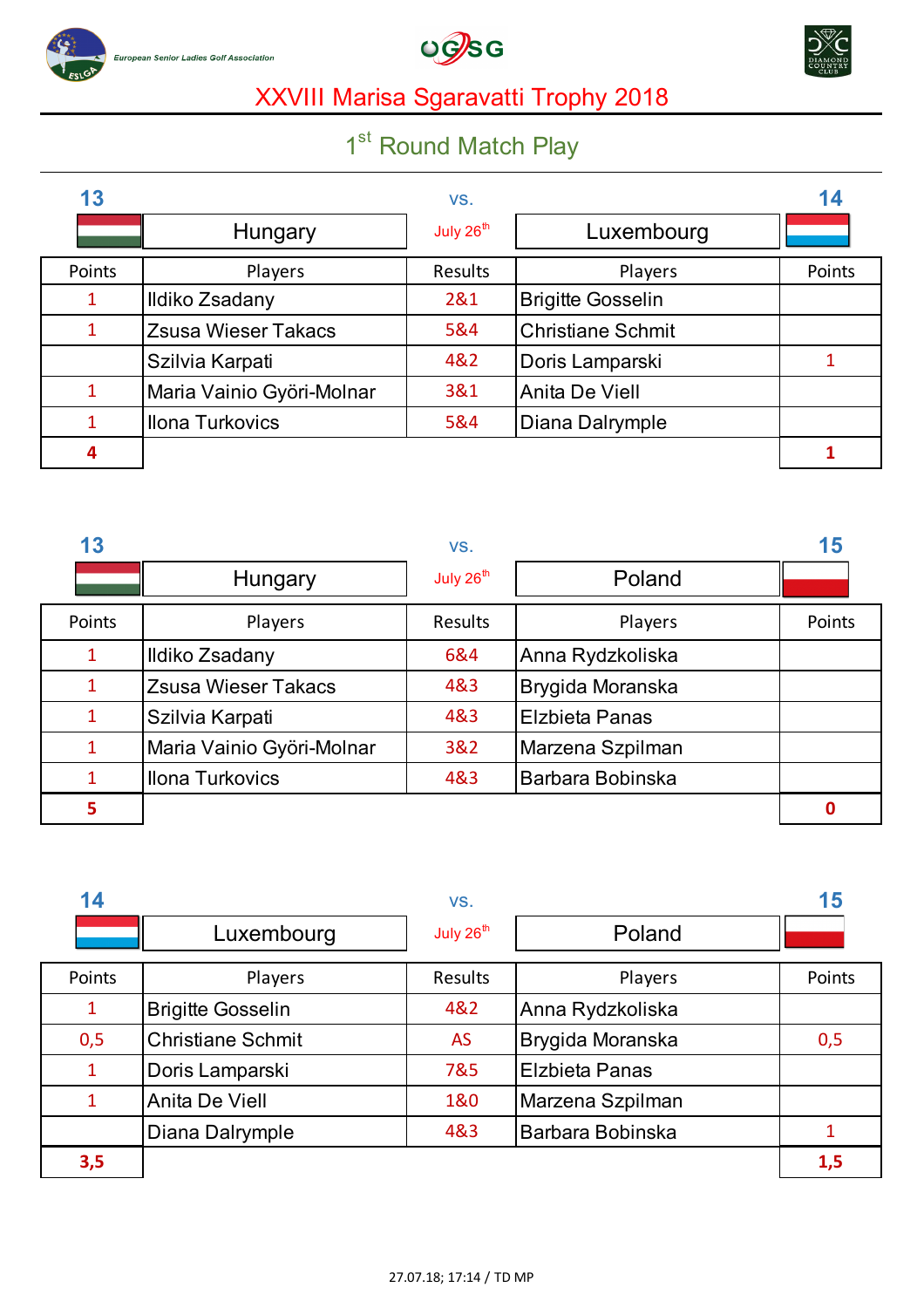





| 13     |                            | VS.                   |                          | 14     |
|--------|----------------------------|-----------------------|--------------------------|--------|
|        | Hungary                    | July 27 <sup>th</sup> | Luxembourg               |        |
| Points | Players                    | Results               | Players                  | Points |
|        | Szilvia Karpati            | 4&3                   | <b>Brigitte Gosselin</b> |        |
|        | Maria Vainio Györi-Molnar  | 7&6                   | Diana Dairymple          |        |
| 0,5    | <b>Zsusa Wieser Takacs</b> | <b>AS</b>             | Doris Lamparski          | 0,5    |
| 0,5    | Ilona Turkovics            | <b>AS</b>             | Karin V Crugten          | 0,5    |
|        | Ildiko Zsadany             | 3&1                   | Anita De Viell           |        |
|        |                            |                       |                          |        |

| 13     |                            | VS.                   |                       | 15     |
|--------|----------------------------|-----------------------|-----------------------|--------|
|        | Hungary                    | July 27 <sup>th</sup> | Poland                |        |
| Points | Players                    | Results               | Players               | Points |
|        | Szilvia Karpati            | 4&3                   | Barbara Bobinska      |        |
|        | Maria Vainio Györi-Molnar  | 4&3                   | Anna Rydzkoliska      |        |
|        | <b>Zsusa Wieser Takacs</b> | 7&5                   | Marzena Szpilman      |        |
|        | <b>Ilona Turkovics</b>     | 5&4                   | <b>Elzbieta Panas</b> |        |
|        | Ildiko Zsadany             | 3&2                   | Brygida Moranska      |        |
|        |                            |                       |                       | 3      |

| 14     |                          | VS.                   |                       | 15     |
|--------|--------------------------|-----------------------|-----------------------|--------|
|        | Luxembourg               | July 27 <sup>th</sup> | Poland                |        |
|        |                          |                       |                       |        |
| Points | Players                  | Results               | Players               | Points |
|        | <b>Brigitte Gosselin</b> | 9&7                   | Barbara Bobinska      |        |
|        | Diana Dairymple          | 5&4                   | Anna Rydzkoliska      |        |
|        | Doris Lamparski          | 8&6                   | Marzena Szpilman      |        |
|        | Karin V Crugten          | 6&5                   | <b>Elzbieta Panas</b> |        |
|        | Anita De Viell           | 2&1                   | Brygida Moranska      |        |
|        |                          |                       |                       |        |